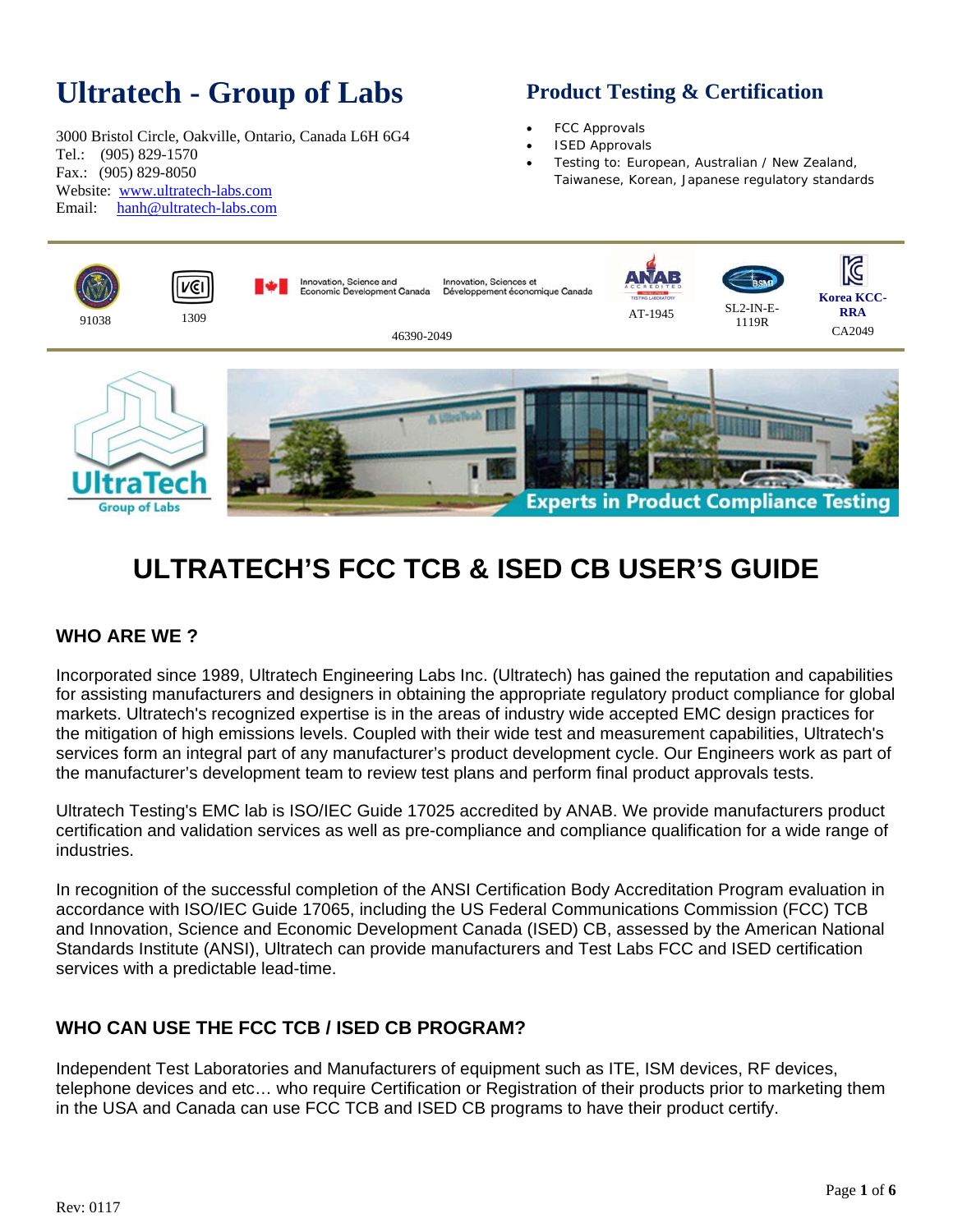### **ULTRATECH FCC TCB / ISED CB SCOPE OF ACCREDITATION**

FCC TCB / ISED CB requirements for the indicated types of product certifications, accreditation is granted to this organization to perform the following product certification schemes:

|                                                              | <b>Scope of Accreditation</b>                                                                                                                                                                                                                                                                                                                                                             |  |
|--------------------------------------------------------------|-------------------------------------------------------------------------------------------------------------------------------------------------------------------------------------------------------------------------------------------------------------------------------------------------------------------------------------------------------------------------------------------|--|
|                                                              |                                                                                                                                                                                                                                                                                                                                                                                           |  |
| Unlicensed Radio Frequency<br>Devices (Scope A)              | A1 - Low power transmitters operating on frequencies below 1<br>GHz (with the exception of spread spectrum devices),<br>emergency alert systems, unintentional radiators (e.g.,<br>personal computers and associated peripherals and TV<br>Interface Devices) and consumer ISM devices subject to<br>certification (e.g., microwave ovens, RF lighting and other<br>consumer ISM devices) |  |
|                                                              | A2 - Low power transmitters operating on frequencies above<br>$\bullet$<br>1 GHz, with the exception of spread spectrum devices                                                                                                                                                                                                                                                           |  |
|                                                              | A3 - Unlicensed Personal Communication System (PCS)<br>$\bullet$<br>devices                                                                                                                                                                                                                                                                                                               |  |
|                                                              | A4 - Unlicensed National Information Infrastructure (UNII)<br>devices and low power transmitters using spread spectrum<br>techniques                                                                                                                                                                                                                                                      |  |
| Devices (Scope B)                                            | <b>B1</b> - Personal Mobile Radio Services in 47 CFR Parts 22<br>$\bullet$<br>(cellular), 24, 25, and 27                                                                                                                                                                                                                                                                                  |  |
|                                                              | B2 - General Mobile Radio Services in 47 CFR Parts 22<br>$\bullet$<br>(non-cellular), 73, 74, 90, 95 and 97                                                                                                                                                                                                                                                                               |  |
|                                                              | <b>B3</b> - Maritime and Aviation Radio Services in 47 CFR Parts<br>80 and 87                                                                                                                                                                                                                                                                                                             |  |
|                                                              | B4 - Microwave Radio Services in 47 CFR Parts 27, 74 and<br>$\bullet$<br>101                                                                                                                                                                                                                                                                                                              |  |
| License-Exempt Radio<br>Frequency Devices (Radio<br>Scope 1) | Radio Scope 1 of the Radiocommunication and Broadcasting<br>Equipment Scopes of Accreditation for Certification Bodies                                                                                                                                                                                                                                                                    |  |
| <b>Licensed Personal Mobile Radio</b>                        | Radio Scope 2 of the Radiocommunication and Broadcasting                                                                                                                                                                                                                                                                                                                                  |  |
| Services (Radio Scope 2)                                     | Equipment Scopes of Accreditation for Certification Bodies                                                                                                                                                                                                                                                                                                                                |  |
|                                                              | Radio Scope 3 of the Radiocommunication and Broadcasting                                                                                                                                                                                                                                                                                                                                  |  |
|                                                              | Equipment Scopes of Accreditation for Certification Bodies                                                                                                                                                                                                                                                                                                                                |  |
|                                                              | Radio Scope 4 of the Radiocommunication and Broadcasting                                                                                                                                                                                                                                                                                                                                  |  |
|                                                              | Equipment Scopes of Accreditation for Certification Bodies                                                                                                                                                                                                                                                                                                                                |  |
|                                                              | Radio Scope 5 of the Radiocommunication and Broadcasting                                                                                                                                                                                                                                                                                                                                  |  |
|                                                              | <b>Product Type</b><br><b>Licensed Radio Frequency</b><br><b>Licensed Personal Mobile Radio</b><br>Services (Radio Scope 3)<br>Licensed Personal Mobile Radio<br>Services (Radio Scope 4)<br><b>Licensed Personal Mobile Radio</b>                                                                                                                                                        |  |

**Yes**. FCC TCB/ ISED CB can approve applications for devices that require SAR/MPE testing between the frequencies of 300-3000 MHz but cannot approve applications for devices that have no approved test procedures.

**No**. TCB TCB/ ISED CB cannot:

- grant a waiver of the rules,
- enforce the FCC rules (only the FCC can do this)
- revoke a grant after 30 days from the date of certification.
- accept test data from test laboratories which are not ISO/IEC Guide 17025 accredited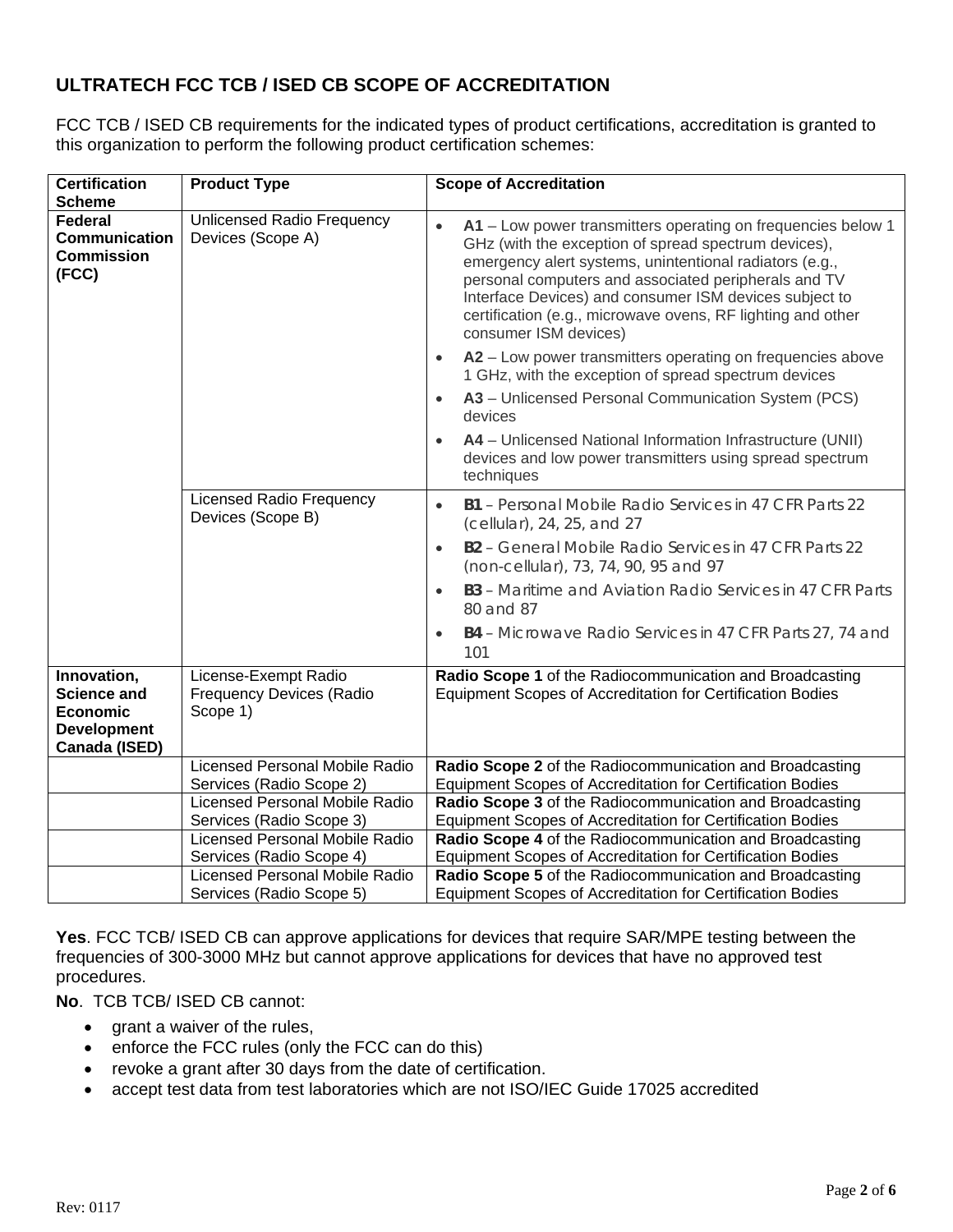## **ULTRATECH'S CERTIFICATION PROCUDRE FLOWCHART**



*1 – POH: Problem on hold*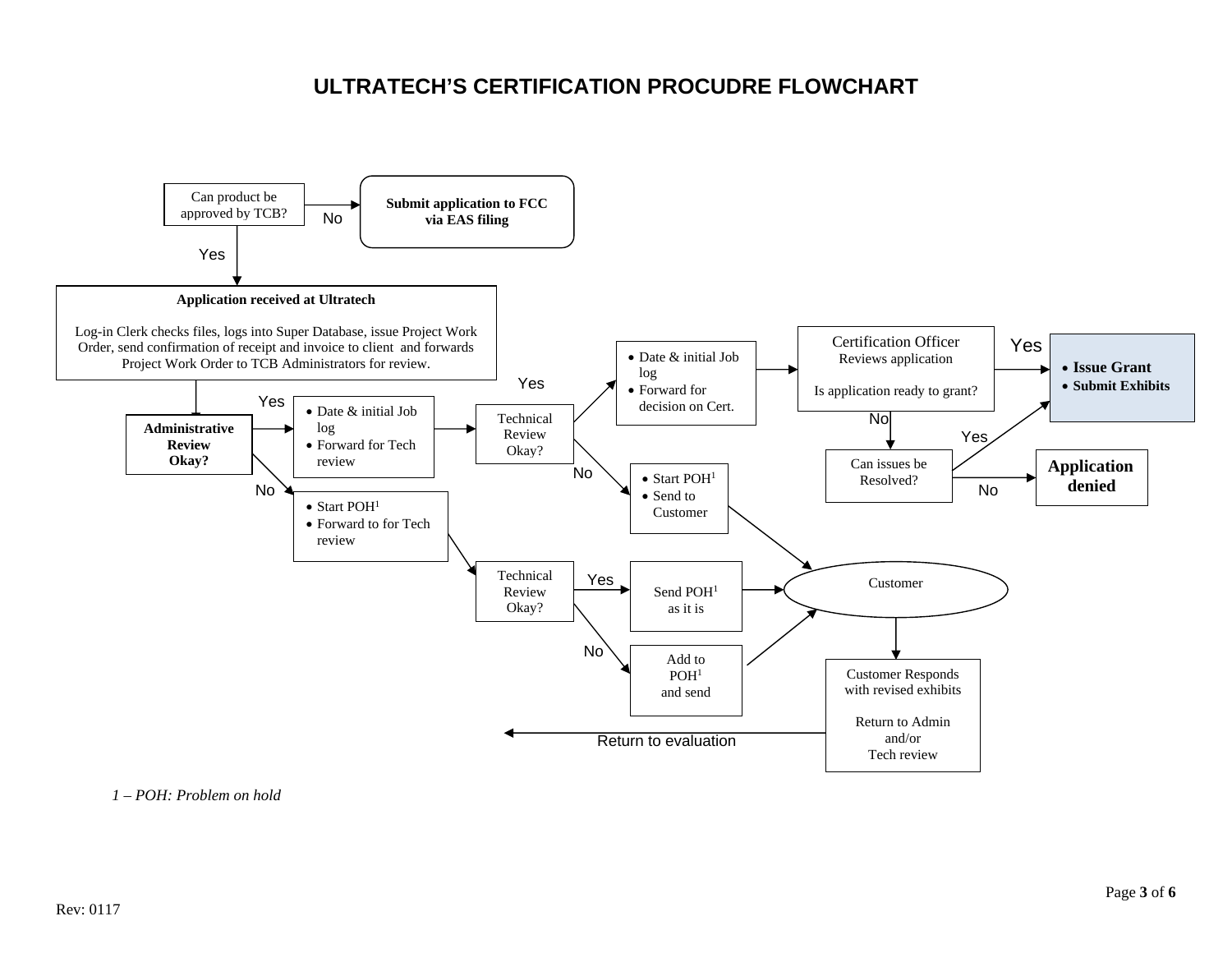#### **CONFIDENTIALITY**

- a) UltraTech shall not disclose to third parties any proprietary technical or financial information marked by Client as confidential without prior written consent, provided that UltraTech may disclose any information or data, confidential, proprietary or otherwise, to the FCC or ISED as required by the law.
- b) Any documents, reports, drawings, test data, etc., made available to, produced at the request of or by UltraTech may be copied and retained by UltraTech if necessary to the performance of this Agreement or in compliance with the applicable product certification scheme. Client retains all title to any intellectual property rights for their Devices, support equipment, and technical documentation including patent, trademark, copyright and trade secret rights.

#### **APPLICATION SUBMITTALS**

In order to upload files to our website you must first register on our website for a USERNAME and PASSWORD. Once you have done this you can upload your reports.

We require that all applications be submitted in electronic format, either PDF or JPEG, with a maximum file size of 6 megabytes. For ease of identification and speed of processing we recommend that you name your files in the following manner, please identifying all files by model number and exhibit type as shown in the column "Filename to Use" in the table below.

In general, the application shall include:

| <b>REQUIRED EXHIBIT</b>                                                                 | <b>FILENAME TO USE</b> |
|-----------------------------------------------------------------------------------------|------------------------|
|                                                                                         | Model 731 Form.doc     |
|                                                                                         | Model_RSP100_AnnexA&B  |
| 731 form / RSP-100 & RSS-102 forms filled out (You can download form from our web site) | Model RSS102 AnnexA    |
|                                                                                         | Model_RSS102_AnnexB    |
|                                                                                         | Model RSS102 AnnexC    |
| FCC/ ISED ID label sample                                                               | Model IDLabel.pdf      |
| FCC/ISED ID label location information<br>Note 3                                        | Model_LabelLoc.pdf     |
| External Photos, in PDF format as one file, page 1 & 2 etc.                             | Model ExtPho.pdf       |
| Internal Photos, in PDF format, as above                                                | Model IntPho.pdf       |
| Test set-up photos                                                                      | Model_Tsup.pdf         |
| Operational Description (Theory of Operation)<br>Note 1                                 | Model_OpDes.pdf        |
| <b>Block diagrams Note 2</b>                                                            | Model BlkDia.pdf       |
| <b>Schematics: Note 1</b>                                                               | Model_Schem.pdf        |
| <b>Test Report</b>                                                                      | Model TestRpt.pdf      |
| <b>Users Manual</b>                                                                     | Model UserMan.pdf      |
| Tuning procedure, if applicable: Note 1, 2                                              | Model_TunPro.pdf       |
| Parts List, if applicable: Note 1, 2                                                    | Model PartsLst.pdf     |
| RF Exposure Information, if applicable: Note 1, 2                                       | Model_RFExp.pdf        |
| Class II Permissive Change cover letter, if applicable                                  | Model C2PCvrltr.pdf    |

Each exhibit type above should be submitted in an individual file. For example, Test Setup Photos should be separate from the Test Report and Internal Photos should be separate from External Photos. The 731 form can be downloaded and a completed form must accompany each application.

After you have uploaded the files you will get an acknowledgment of the files that you uploaded.

*Note 1: Not required for computer or peripheral, JBP OR JBC* 

*Note 2: Not required for Part 18 certification* 

*Note 3: Label Location Justification Letter is required when the Label may be placed in the battery compartment. It must meet the following requirements and be explained in the justification letter:*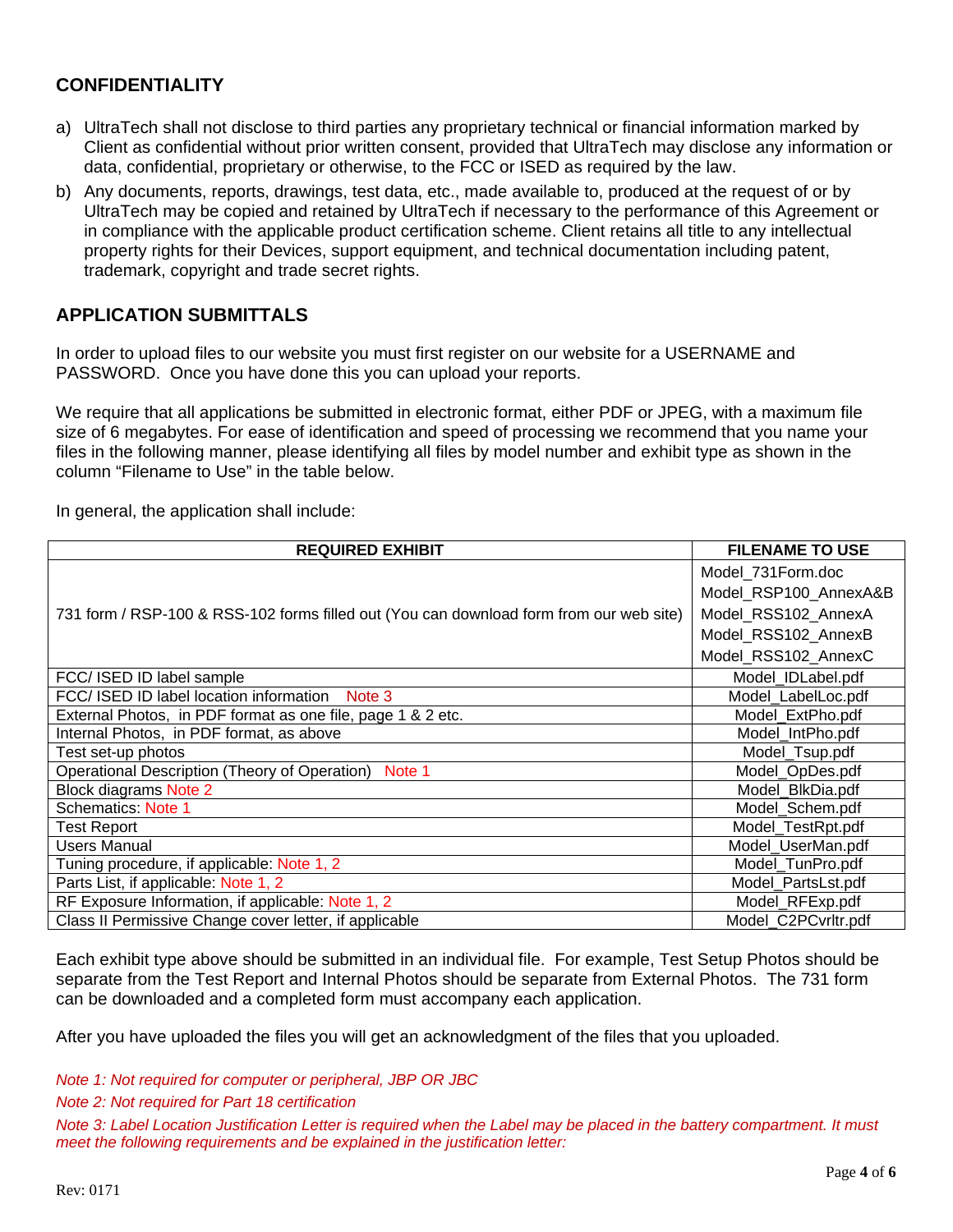- *1. Provide justification such as limited space (e.g. the available label area on the device is limited because it is relatively small and has many contoured surfaces, keypads, LCD displays, charge contacts and/or other connectors....).*
- *2. How the FCC/ ISED identifier or label will be readily viewable per FCC Rule 2.925 (d) (e.g. the batteries are designed for easy removal and the label will be visible whenever the batteries are removed for charging or replacement).*
- *3. How the FCC identifier or label will be readily viewable at the time of the purchase to comply with Part 2.925 (d) (e.g. the label will be readily visible at the time of purchase because the device will be marketed without the battery installed).*

*The letter must be on the applicant's letterhead and signed by the grantee code contact.*

#### **RESPONSE TO REQUESTED INFORMATION**

If the application is not complete, the customer will be notified by a Problem on Hold (POH) Letter within one business day. We expect to receive responses to requested information in a prompt manner, as well. If no response is received within 7 days, an auto resend of the POH will be sent. After two reviews (the original review and one POH review) we will charge additional fees for additional reviews. Applications that are not responded to within 3 weeks will be closed and additional fees will be incurred to re-open the application.

If you upload an application and do not receive a **Confirmation Email** or a **PROBLEM ON HOLD** email confirming our receipt within 3 business days, please immediately contact us and ask about the status of your project. Likewise, if you submit correspondence or additional exhibits in response to a Problem-Hold Letter and do not receive a reply within 5 business days you should contact us and ask about the status of your project.

#### **REQUEST FOR CONFIDENTIALITY FILING**

For both FCC and ISED certification application, a request for confidentiality must be indicated in a letter making specific request for confidentiality must accompany the application as a separate exhibit. This letter must state exactly which portions of the application are to be held in confidence and for what specific reason. Only certain exhibits may be held in confidence. Schematic Diagrams, Operational Descriptions, and Parts Lists are candidates for this. Users Manuals will only be held in confidence under certain conditions such as when the Manual will only be available to licensed or specially trained personnel. Internal Photographs will only be held in confidence if the device is sealed using specialty fasteners that cannot be opened using common hand tools or if the PCB's are completely potted in epoxy.

For FCC application, a request for confidentiality must be also indicated item 7 of the 731 form.

#### **CERTIFICATIONS**

Original Certificate will be emailed to the client.

Copies of the FCC Certificates for all devices can be obtained by visiting the FCC's electronic filing Site at: Authorization Search

(https://apps.fcc.gov/tcb/TcbHome.do;jsessionid=HKJDYZzVLkbQzk6xQhmTbnPLVy4rRbMy8nGYYMhBRPZP1cCv2 L8P!1449351809!1220113121) by typing your Grantee Code and Equipment Product Code (FCC ID) and start the search.

Records of the ISED Certification for all devices can be reviewed by visiting ISED's website at: Radio Euqipment Search (https://sms-sgs.ic.gc.ca/equipmentSearch/searchRadioEquipments?execution=e1s1&lang=en) by typing your Certification Number ((IC ID) and start the search.